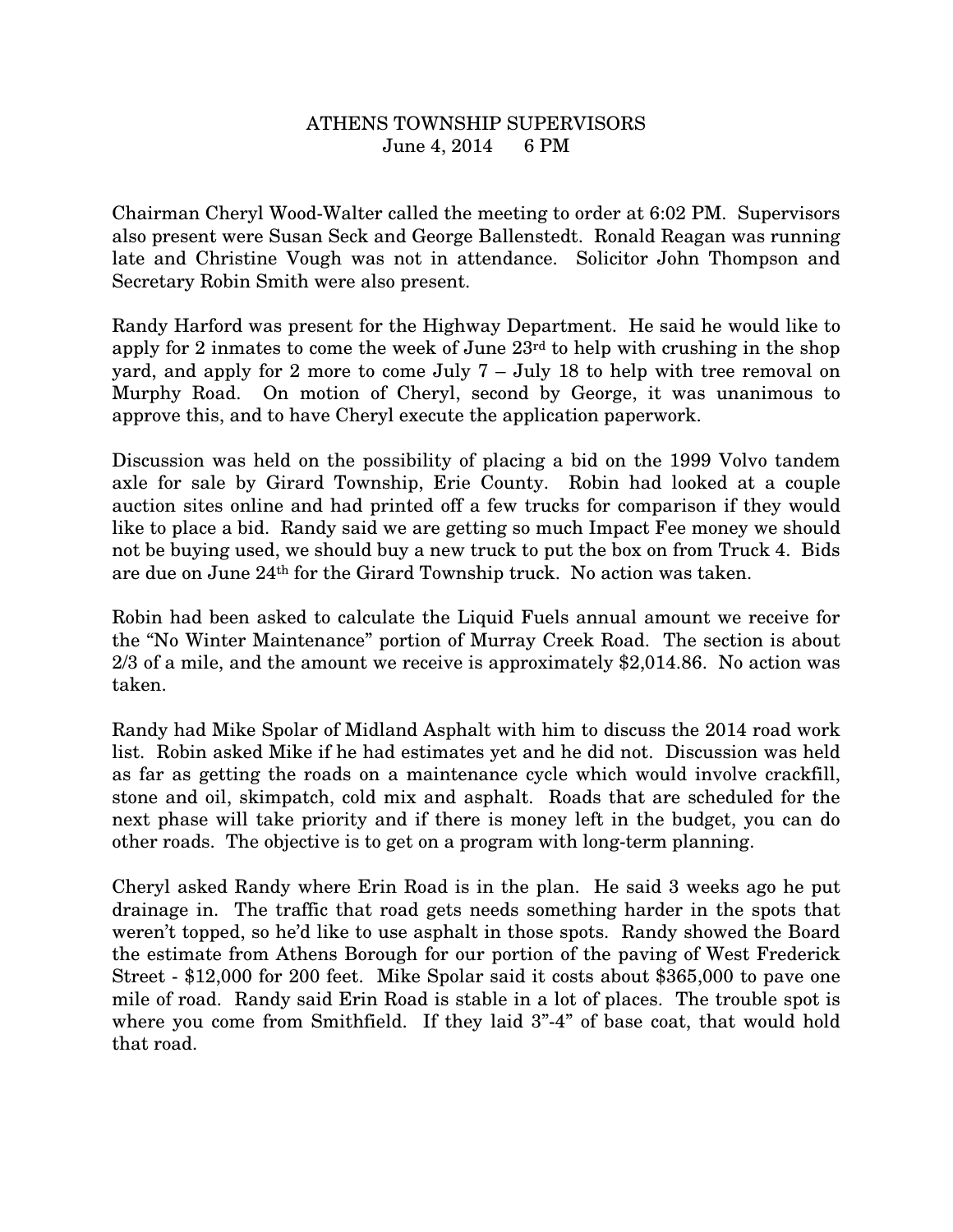Page Two Athens Township Supervisors June 4, 2014

Mike Spolar said they're looking at shooting about 200 ft. in front of people's houses with oil for dust control so it's visible. Randy said he'd like to put calcium down for about 500 ft. in front of the houses.

Mike said it's too late in the season for crack filling, but they can do that in the fall when it's cooler. Cheryl asked them to prepare a list of roads with amounts for the June 25th meeting. On motion of Cheryl, second by Susan, it was unanimous to have Randy and Mike start scheduling the roadwork within our budget range and give us a timeline for the work.

Chairman Wood-Walter recessed the regular meeting at 6:35 PM for the Sayre Health Care Center, LLC Conditional Use Hearing for a 90-bed nursing home on Keefer Lane. They had previously been granted Conditional Use approval for a 50 bed nursing home and they are now looking at increasing to 90 beds. John Thompson introduced the Board members and the Board's exhibits. Mike Kelly, Gary Burcher and Attorney Damian Rossettie were present for Sayre Health Care Center, LLC. Testimony was taken by Stenographer Myra Ludden. The Board went into executive session at 7:44 PM for deliberation. The hearing reconvened at 7:58 PM. Motion was made by Ron with a second by George to approve this Conditional Use, and the roll call vote was as follows: Ms. Seck – yes; Mr. Ballenstedt – yes; Ms. Wood-Walter – yes; Mr. Reagan – yes. Christine Vough was not present. The hearing adjourned at 8 PM.

Chairman Wood-Walter reconvened the meeting at 8:01 PM.

Cheryl appointed George Committeeperson for the Fire Department.

Ed Reid was present to discuss the draft of the floodplain ordinance. George had some comments and he will meet with Eddie to discuss them further.

Chairman Wood-Walter took the Board into executive session at 8:22 PM for pending litigation and personnel. The secretary was excused and the remaining minutes were taken by Ronald Reagan. The meeting reconvened at 9:59 PM.

On motion of Susan, second by George, it was unanimous to bill Athens Township Authority for the additional sewer line relocation for Road C.

On motion of George, second by Ron, it was unanimous to rescind the prior motion to have our public works department remove the obstruction to the drainage pipe in